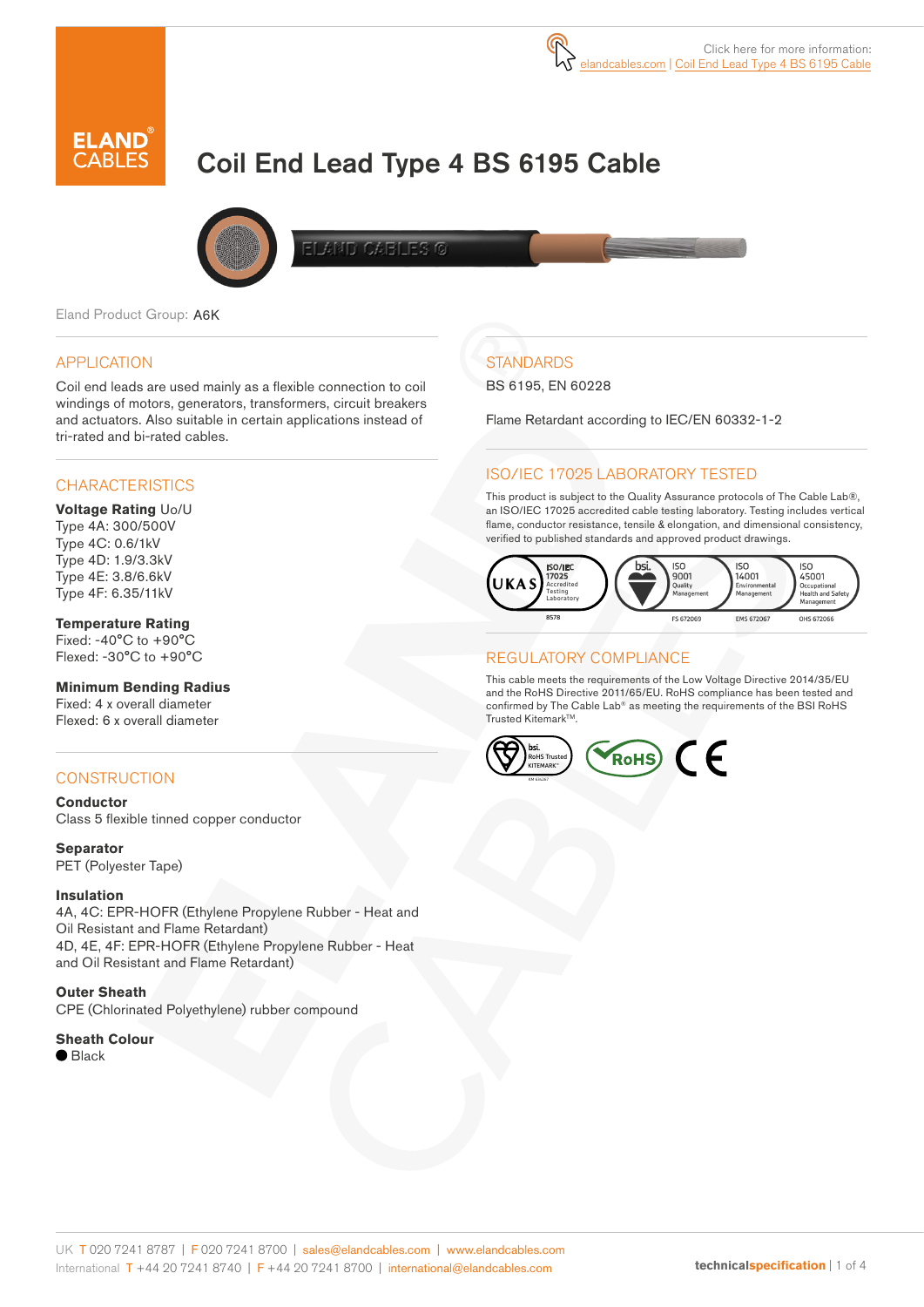### DIMENSIONS

| ELAND PART NO. | CABLE<br><b>TYPE</b> | NO. OF<br>CORES | VOLTAGE<br><b>RATING</b><br>KV | NOMINAL CROSS<br>SECTIONAL AREA<br>mm <sup>2</sup> | NOMINAL THICKNESS<br>OF INSULATION<br>mm | NOMINAL<br><b>OVERALL DIAMETER</b><br>mm | NOMINAL<br><b>WEIGHT</b><br>kg/km |
|----------------|----------------------|-----------------|--------------------------------|----------------------------------------------------|------------------------------------------|------------------------------------------|-----------------------------------|
| A6K0015A       | 4A                   | $\mathbf{1}$    | 0.3/0.5                        | 1.5                                                | 0.8                                      | $\overline{4}$                           | 29                                |
| A6K0025A       | 4A                   | $\mathbf{1}$    | 0.3/0.5                        | 2.5                                                | 0.9                                      | 4.6                                      | 42                                |
| A6K0040A       | 4A                   | $\mathbf{1}$    | 0.3/0.5                        | $\overline{4}$                                     | $\overline{1}$                           | 5.4                                      | 61                                |
| A6K006A        | 4A                   | $\mathbf{1}$    | 0.3/0.5                        | $6\,$                                              | $\mathbf{1}$                             | 6.5                                      | 88                                |
| A6K010A        | 4A                   | $\mathbf{1}$    | 0.3/0.5                        | 10                                                 | 1.2                                      | 7.9                                      | 141                               |
| A6K0015        | 4C                   | $\mathbf{1}$    | 0.6/1                          | 1.5                                                | 1.4                                      | 4.3                                      | 34                                |
| A6K0025        | 4C                   | $\mathbf{1}$    | 0.6/1                          | 2.5                                                | 1.4                                      | 4.8                                      | 45                                |
| A6K0040        | 4C                   | 1               | 0.6/1                          | $\overline{4}$                                     | 1.4                                      | 5.4                                      | 70                                |
| A6K006         | 4C                   | $\mathbf{1}$    | 0.6/1                          | 6                                                  | 1.5                                      | 6.2                                      | 97                                |
| A6K010         | 4C                   | $\mathbf{1}$    | 0.6/1                          | 10                                                 | 1.5                                      | 8.5                                      | 130                               |
| A6K016         | 4C                   | $\mathbf{1}$    | 0.6/1                          | 16                                                 | 1.5                                      | 9.6                                      | 190                               |
| A6K025         | 4C                   | 1               | 0.6/1                          | 25                                                 | 1.6                                      | 11.4                                     | 290                               |
| A6K035         | 4C                   | $\mathbf{1}$    | 0.6/1                          | 35                                                 | 1.6                                      | 12.8                                     | 380                               |
| A6K050         | 4C                   | $\mathbf{1}$    | 0.6/1                          | 50                                                 | 1.7                                      | 14.8                                     | 510                               |
| A6K070         | 4C                   | $\mathbf{1}$    | 0.6/1                          | 70                                                 | 1.8                                      | 17.2                                     | 750                               |
| A6K095         | 4C                   | $\mathbf{1}$    | 0.6/1                          | 95                                                 | $\overline{2}$                           | 19.7                                     | 935                               |
| A6K120         | 4C                   | $\mathbf{1}$    | 0.6/1                          | 120                                                | 2.2                                      | 21.9                                     | 1160                              |
| A6K150         | 4C                   | $\mathbf{1}$    | 0.6/1                          | 150                                                | 2.3                                      | 24.1                                     | 1450                              |
| A6K185         | 4C                   | $\mathbf{1}$    | 0.6/1                          | 185                                                | 2.4                                      | 26.3                                     | 1770                              |
| A6K240         | 4C                   | $\mathbf{1}$    | 0.6/1                          | 240                                                | 2.4                                      | 28.3                                     | 2260                              |
| A6K300         | 4C                   | $\mathbf{1}$    | 0.6/1                          | 300                                                | 2.6                                      | 33                                       | 2760                              |
| A6K400         | 4C                   | $\mathbf{1}$    | 0.6/1                          | 400                                                | 2.8                                      | 37.4                                     | 3880                              |
| A6K500         | 4C                   | $\mathbf{1}$    | 0.6/1                          | 500                                                | 3.2                                      | 38                                       | 4650                              |
| A6K630         | 4C                   | $\mathbf{1}$    | 0.6/1                          | 630                                                | 3.3                                      | 43                                       | 6220                              |
| A6K0025D       | 4D                   | $\mathbf{1}$    | 1.9/3.3                        | 2.5                                                | 2.8                                      | 8.5                                      | 100                               |
| A6K0040D       | 4D                   | 1               | 1.9/3.3                        | $\overline{4}$                                     | 2.8                                      | 9.1                                      | 115                               |
| A6K006D        | 4D                   | $\mathbf{1}$    | 1.9/3.3                        | 6                                                  | 2.8                                      | 10.3                                     | 141                               |
| A6K010D        | 4D                   | $\mathbf{1}$    | 1.9/3.3                        | 10                                                 | 2.8                                      | 11.3                                     | 216                               |
| A6K016D        | 4D                   | $\mathbf{1}$    | 1.9/3.3                        | 16                                                 | 2.8                                      | 12.4                                     | 288                               |
| A6K025D        | 4D                   | 1               | 1.9/3.3                        | 25                                                 | 2.8                                      | 13.8                                     | 392                               |
| A6K035D        | 4D                   | 1               | 1.9/3.3                        | 35                                                 | 2.8                                      | 15.2                                     | 509                               |
| A6K050D        | 4D                   | $\mathbf{1}$    | 1.9/3.3                        | 50                                                 | $2.8\,$                                  | 17.1                                     | 682                               |
| A6K070D        | 4D                   | $\mathbf{1}$    | 1.9/3.3                        | $70\,$                                             | $2.8\,$                                  | 19.2                                     | 894                               |
| A6K095D        | 4D                   | 1               | 1.9/3.3                        | 95                                                 | $\ensuremath{\mathsf{3}}$                | 22                                       | 1168                              |
| A6K120D        | 4D                   | $\mathbf{1}$    | 1.9/3.3                        | 120                                                | 3                                        | 23.5                                     | 1433                              |
| A6K150D        | 4D                   | 1               | 1.9/3.3                        | 150                                                | 3                                        | 25.5                                     | 1734                              |
| A6K185D        | 4D                   | 1               | 1.9/3.3                        | 185                                                | 3                                        | $27.5\,$                                 | 2073                              |
| A6K240D        | 4D                   | 1               | 1.9/3.3                        | 240                                                | 3                                        | 30.6                                     | 2657                              |
| A6K300D        | 4D                   | $\mathbf{1}$    | 1.9/3.3                        | 300                                                | 3                                        | 33.8                                     | 3279                              |
| A6K400D        | 4D                   | $\mathbf{1}$    | 1.9/3.3                        | 400                                                | 3                                        | 37.8                                     | 4229                              |
| A6K016E        | 4E                   | $\mathbf{1}$    | 3.8/6.6                        | $16$                                               | 5                                        | 17.2                                     | 408                               |
| A6K025E        | 4E                   | $\mathbf{1}$    | 3.8/6.6                        | 25                                                 | 5                                        | 18.6                                     | 527                               |
| A6K035E        | $4\mathsf{E}$        | $\mathbf{1}$    | 3.8/6.6                        | $35\,$                                             | 5                                        | $20\,$                                   | 656                               |
| A6K050E        | $4\mathsf{E}$        | $\mathbf 1$     | 3.8/6.6                        | 50                                                 | $\mathbf 5$                              | 22.1                                     | 832                               |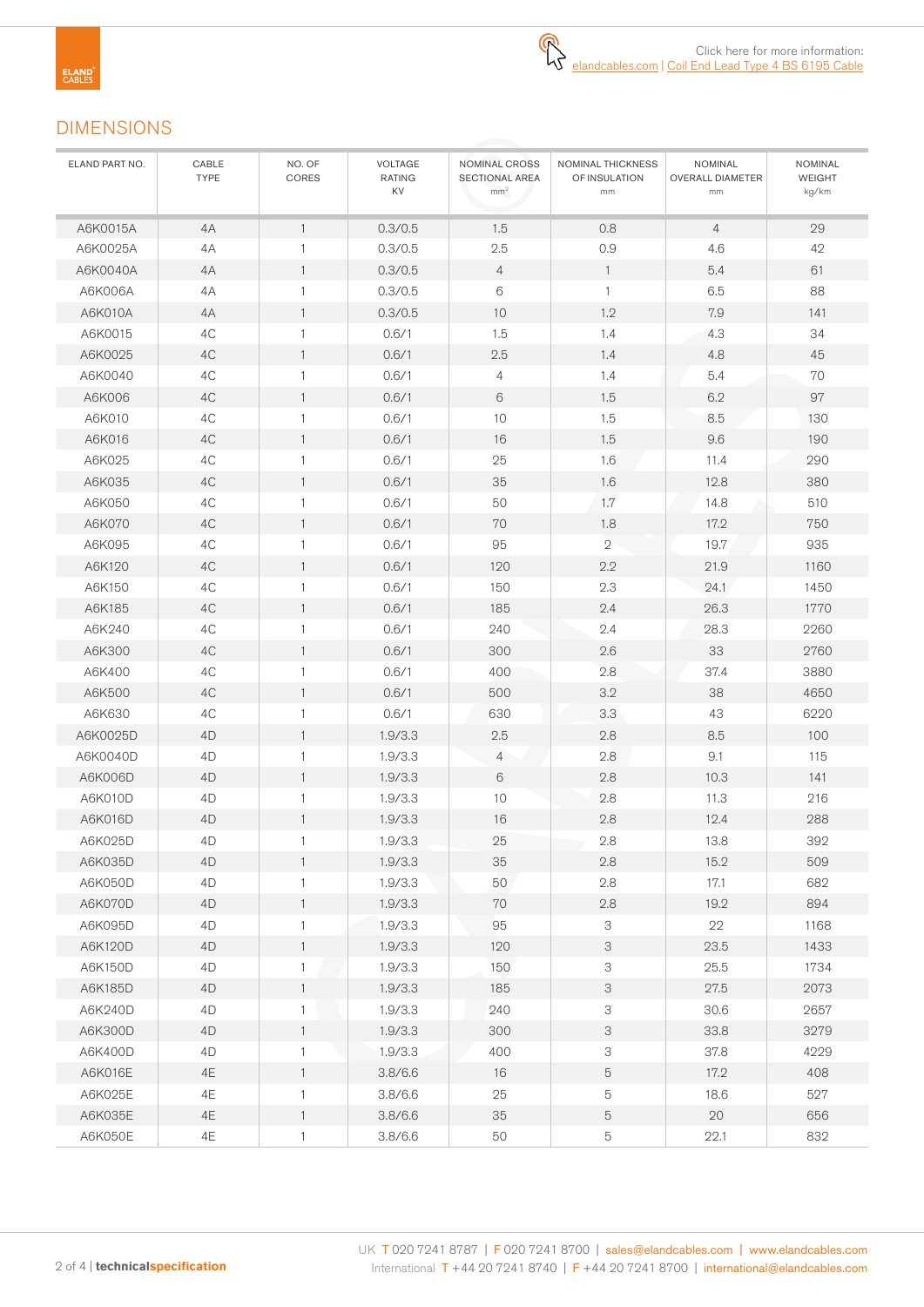

| ELAND PART NO. | CABLE<br><b>TYPE</b> | NO. OF<br>CORES | <b>VOLTAGE</b><br><b>RATING</b><br>KV | NOMINAL CROSS<br><b>SECTIONAL AREA</b><br>mm <sup>2</sup> | <b>NOMINAL THICKNESS</b><br>OF INSULATION<br>mm | <b>NOMINAL</b><br><b>OVERALL DIAMETER</b><br>mm | <b>NOMINAL</b><br><b>WEIGHT</b><br>kg/km |
|----------------|----------------------|-----------------|---------------------------------------|-----------------------------------------------------------|-------------------------------------------------|-------------------------------------------------|------------------------------------------|
| A6K070E        | 4E                   |                 | 3.8/6.6                               | 70                                                        | 5                                               | 24.2                                            | 1053                                     |
| A6K095E        | 4E                   |                 | 3.8/6.6                               | 95                                                        | $\mathbf 5$                                     | 26.3                                            | 1304                                     |
| A6K120E        | 4E                   |                 | 3.8/6.6                               | 120                                                       | 5                                               | 27.8                                            | 1634                                     |
| A6K150E        | 4E                   |                 | 3.8/6.6                               | 150                                                       | 5                                               | 29.8                                            | 1894                                     |
| A6K185E        | 4E                   |                 | 3.8/6.6                               | 185                                                       | 5                                               | 32.1                                            | 2242                                     |
| A6K240E        | 4E                   |                 | 3.8/6.6                               | 240                                                       | 5                                               | 35.1                                            | 2842                                     |
| A6K025F        | 4F                   |                 | 6.35/11                               | 25                                                        | 7.6                                             | 24.1                                            | 764                                      |
| A6K035F        | 4F                   |                 | 6.35/11                               | 35                                                        | 7.6                                             | 25.5                                            | 911                                      |
| A6K050F        | 4F                   |                 | 6.35/11                               | 50                                                        | 7.6                                             | 27.3                                            | 1114                                     |
| A6K070F        | 4F                   |                 | 6.35/11                               | 70                                                        | 7.6                                             | 29.4                                            | 1344                                     |
| A6K095F        | 4F                   |                 | 6.35/11                               | 95                                                        | 7.6                                             | 31.5                                            | 1610                                     |
| A6K120F        | 4F                   |                 | 6.35/11                               | 120                                                       | 7.6                                             | 33.3                                            | 1919                                     |
| A6K150F        | 4F                   |                 | 6.35/11                               | 150                                                       | 7.6                                             | 35.3                                            | 2248                                     |
| A6K185F        | 4F                   |                 | 6.35/11                               | 185                                                       | 7.6                                             | 37.3                                            | 2616                                     |
| A6K240F        | 4F                   |                 | 6.35/11                               | 240                                                       | 7.6                                             | 40.3                                            | 3252                                     |

### ELECTRICAL CHARACTERISTICS

Class 5 Flexible Copper Conductors for Single Core and Multi-Core Cables

| NOMINAL CROSS<br>SECTIONAL AREA | MAXIMUM DIAMETER<br>OF WIRES IN CONDUCTOR | MAXIMUM RESISTANCE OF CONDUCTOR AT 20°C<br>ohms/km |  |  |  |  |
|---------------------------------|-------------------------------------------|----------------------------------------------------|--|--|--|--|
| mm <sup>2</sup>                 | mm                                        | Plain Wires                                        |  |  |  |  |
| 1.5                             | 0.26                                      | 13.3                                               |  |  |  |  |
| 2.5                             | 0.26                                      | 7.98                                               |  |  |  |  |
| $\overline{4}$                  | 0.31                                      | 4.95                                               |  |  |  |  |
| $6\,$                           | 0.31                                      | 3.3                                                |  |  |  |  |
| 10                              | 0.41                                      | 1.91                                               |  |  |  |  |
| 16                              | 0.41                                      | 1.21                                               |  |  |  |  |
| 25                              | 0.41                                      | 0.78                                               |  |  |  |  |
| 35                              | 0.41                                      | 0.554                                              |  |  |  |  |
| 50                              | 0.41                                      | 0.386                                              |  |  |  |  |
| 70                              | 0.51                                      | 0.272                                              |  |  |  |  |
| 95                              | 0.51                                      | 0.206                                              |  |  |  |  |
| 120                             | 0.51                                      | 0.161                                              |  |  |  |  |
| 150                             | 0.51                                      | 0.129                                              |  |  |  |  |
| 185                             | 0.51                                      | 0.106                                              |  |  |  |  |
| 240                             | 0.51                                      | 0.0801                                             |  |  |  |  |
| 300                             | 0.51                                      | 0.0641                                             |  |  |  |  |
| 400                             | 0.51                                      | 0.0486                                             |  |  |  |  |
| 500                             | 0.61                                      | 0.0384                                             |  |  |  |  |
| 630                             | 0.61                                      | 0.0287                                             |  |  |  |  |

The above table is in accordance with EN 60228